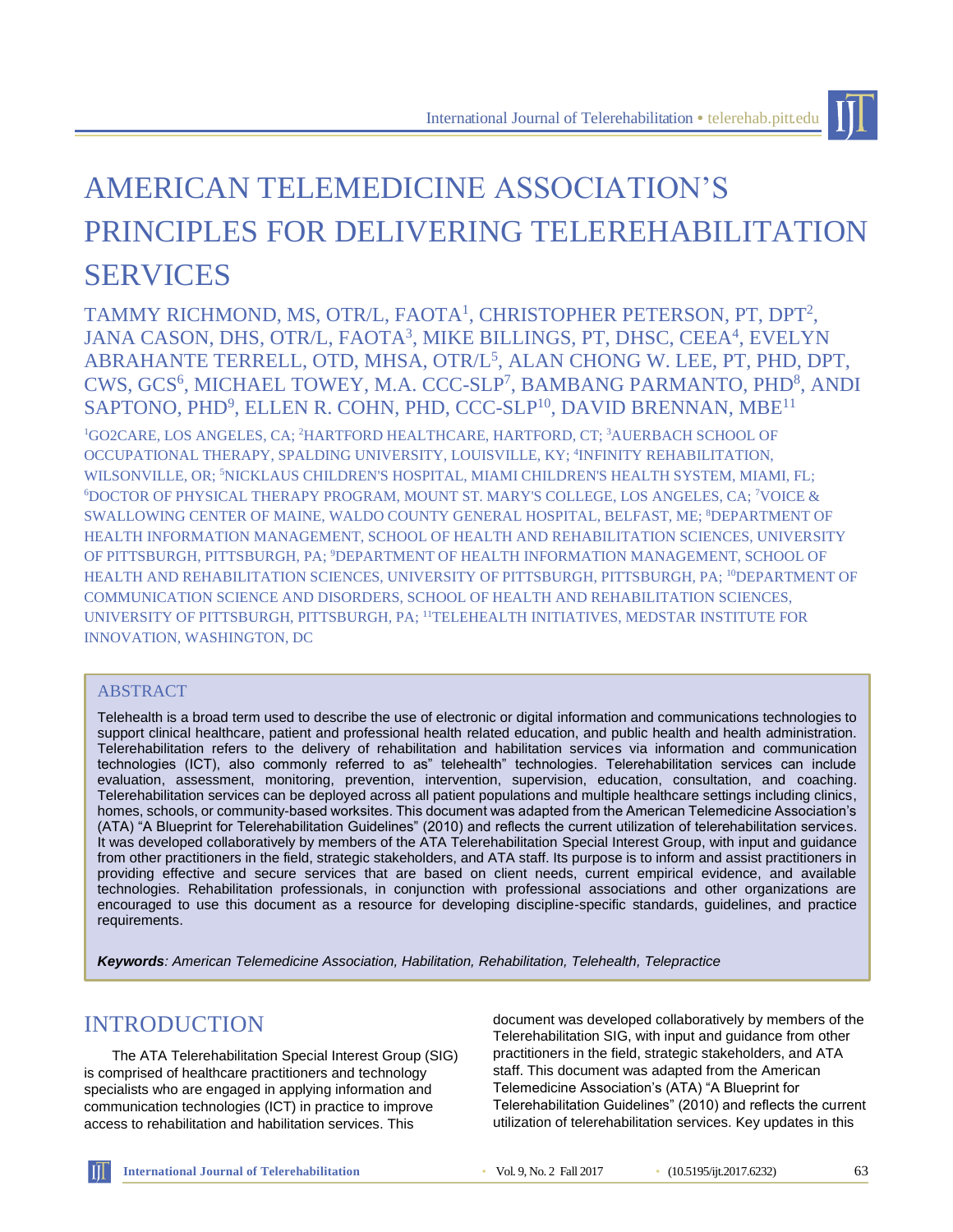document include: (1) provides clarification on scope and definitions; (2) expands upon the administrative principles, including use of an informed consent and consideration of billing and coding within different types of reimbursement models; (3) enhances the clinical principles; and (4) updates the technical principles. The purpose of this guide is to inform and assist stakeholders including but not limited to healthcare agencies, administrators, providers, engineers, and information technology support staff in providing effective, quality services that are based on client needs, current empirical evidence, and available technologies. The content in this document addresses general administrative, clinical, technical and ethical principles and not specific practice guidelines for implementing telerehabilitation services. This guide is not intended to replace the primary practitioner's clinical decision-making about the appropriate course of healthcare for any client. Inherent to this document is the recognition that following best practice standards and promoting effective rehabilitation and habilitation services delivered through ICT may require professional development and training. Furthermore, the material in this guide should not be interpreted, nor used, as a legal standard of care. The content of this document, while divided into administrative, clinical, technical, and ethical content areas, ideally should be considered in its entirety.

# SCOPE AND DEFINITIONS

Telehealth is a broad term used to describe the use of electronic information and telecommunications technologies to support clinical healthcare, patient and professional health related education, public health and health administration. Terminology used to describe telerehabilitation is similarly broad. Some terms specifically refer to individual rehabilitation disciplines, (e.g., teleaudiology, telespeech, teleoccupational therapy, and tele-physical therapy). More generic terms, such as teletherapy, telehealth (endorsed by the American Occupational Therapy Association and the American Physical Therapy Association), and telepractice (endorsed by the American Speech-Language-Hearing Association) are also used, allowing for a broader focus on populations and activities, such as educational settings and wellness promotion in addition to rehabilitation. It is not the intent of this document to resolve the debate over terminology; rather to provide consistency across applications, regardless of vocabulary. For the purposes of this document, the term 'telerehabilitation' will be used. The reader is reminded that terminology may differ according to the application and across practice settings and business models. Telerehabilitation refers to the delivery of rehabilitation and habilitation services via a variety of ICT or commonly referred to as, "telehealth" technologies. Clinically, the term 'telerehabilitation' encompasses a range of rehabilitation

and habilitation services that include evaluation, assessment, monitoring, prevention, intervention, supervision, education, consultation and coaching. ICT used to deliver rehabilitation and habilitation services may incorporate but are not limited to video and audio conferencing, chat messaging, wearable technologies, sensor technologies, patient portals or platforms, mobile health applications, virtual reality, robotics, and therapeutic gaming technologies. ICT usage in the delivery of rehabilitation services is expected to change as technology continues to evolve. Telerehabilitation services are delivered to adults and children by a broad range of professionals. These professionals may include, but are not limited to, audiologists, nurses, occupational therapists, physical therapists, physicians, psychologists, rehabilitation engineers, speech-language pathologists, and educators. Although other personnel such as paraprofessionals, family members, and caregivers may be involved in telerehabilitation encounters, for the purposes of this document, the term 'professionals' will be used to denote rehabilitation professionals using telerehabilitation services. The term 'clients' will be used to refer to all recipients of telerehabilitation services and is intended to include both children and adults. The delivery of telerehabilitation services to clients can be implemented across multiple settings that may include, but are not limited to, healthcare settings, clinics, homes, schools, community settings, or community-based worksites.

# KEY PRINCIPLES

The following information represents key administrative, clinical, technical, and ethical principles that should be considered in the deployment or integration of telerehabilitation services. Some principle statements may be repeated in more than one category as relevant. As education and advocacy are central to the continued growth of telehealth, this document serves as a resource to educate members of health professions, students, stakeholders, administrators, legislators, and community members. Rehabilitation professionals, in conjunction with professional associations and other organizations are encouraged to use this document for guidance in developing discipline-specific standards, guidelines, professional development or training, and practice requirements. A bibliography of research related to telerehabilitation can be found on the webpage of the ATA Telerehabilitation SIG (www.americantelemed.org). Additional key telerehabilitation-related guidance documents can be found on the websites of the American Occupational Therapy Association, American Physical Therapy Association, and the American Speech-Language-Hearing Association. Telerehabilitation stakeholders should also refer to the ATA Core Operational Guidelines for information that pertains to general telehealth operations. This resource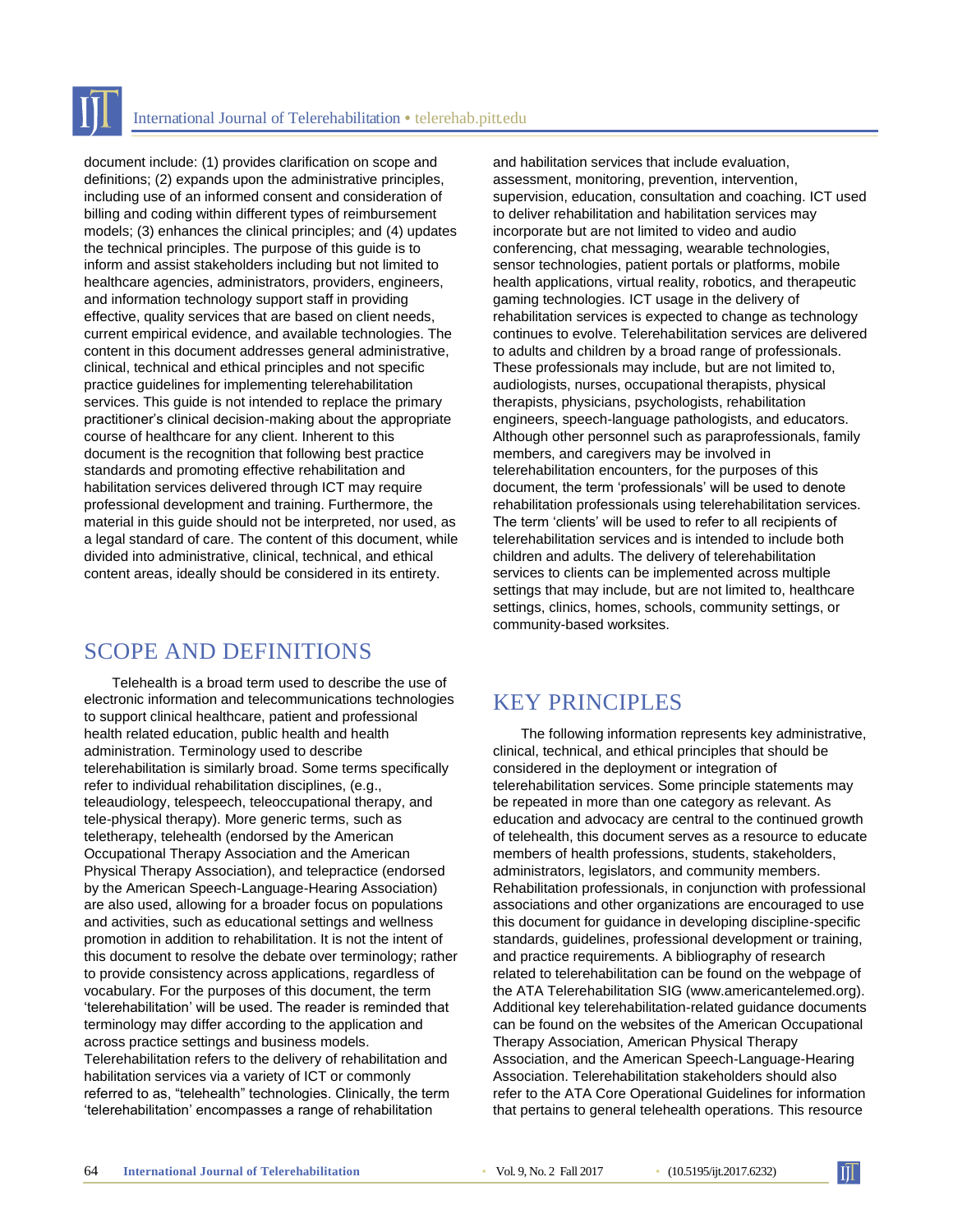has been updated to reflect contexts specific to telerehabilitation. This document contains requirements, recommendations, or actions that are identified by text containing the keywords "shall," "should," "may" and "shall not." "Shall" indicates a required action whenever feasible and practical under local conditions. These indications are found in bold throughout the document. "Should" indicates and optimal recommended action that is particularly suitable without mentioning or excluding others. "May" indicates additional points that may be considered to further optimize the healthcare process. "Shall not" indicates that this action is strongly advised against.

## ADMINISTRATIVE PRINCIPLES

- Organizations and professionals **shall** be aware of and comply with laws, regulations, guidelines, and standards set forth by nationally recognized professional associations and other credentialing, privileging, accrediting, and regulatory requirements for licensing, certification, professional liability, and ongoing professional development or training for use of ICT for delivering provisional services and products.
- Organizations and/or professionals **shall** be aware of and comply with any federal or state laws or licensure regulations that contain language that **may** restrict types of services that can be delivered by ICT or promulgate any other specific limitations or requirements of provisionary services when delivered by ICT.
- Organizations and professionals **shall** be aware of all applicable models of licensure portability (e.g., Interstate Licensure Compacts, Expedited License, Limited License, etc.) that may impact interstate practice using ICT.
- Organizations and professionals **shall** be aware of and comply with any additional or necessary operational or contractual requirements or arrangements with the implementation of telerehabilitation services. Examples include contractual agreements (e.g., service level agreements, Business Associate Agreements) and credentialing requirements at the site where the practitioner is located and the site where the client is located (which may vary between states or jurisdictions).
- Organizations and/or professionals **shall** be aware of and comply with or follow any federal and state telehealth laws, professional regulations or organization's policies in regards to the informed consent. The informed consent informs and educates the client regarding the scope of the telerehabilitation services during a virtual encounter and can include types of services; types of technologies; capturing of video, audio, and/or photos; use of support personnel; record keeping; privacy and security; terminating services; billing arrangements; and other parameters related to encounters.
- Organizations and professionals **shall** be aware of current billing and coding processes (e.g., the use of

any designated modifiers or specific codes) that may be required by federal or state insurance plans, commercial insurers, or private health plan payment policies. Providers **shall** be aware of various reimbursement arrangements, agreements and alternative payment methodologies that now exist such as fee for services, bundled care, primary care medical home, accountable care organizations, shared savings, partial risk and other payment models with cost savings and cost avoidance metrics. This could affect the scope of services implemented and/or the billing and coding methodologies.

- Organizations and/or professionals **shall** be aware of and comply with the advanced requirements for privacy, security, and confidentiality (e.g., HIPAA, HITECH, FERPA, etc.) associated with delivering telerehabilitation services. This **may** include orientation to organization's policies governing the use of ICT, the appropriate use of devices, and privacy and security considerations prior to engaging in telerehabilitation services.
- Organizations and professionals **shall** be aware of and comply with all federal, state, professional association, and healthcare entity requirements for clinical and nonclinical documentation.
- Organizations and professionals **shall** have a mechanism in place to ensure that clients are aware of their rights and responsibilities with respect to accessing telerehabilitation services and/or their personal health records including the process for communicating complaints and grievances.
- Organizations and professionals **shall** ensure that an appropriate facilitator, telepresenter, translator or ehelper (caregiver, family member, provider or another authorized individual) is available when necessary to meet client needs before, during, and after the telerehabilitation encounter. However, any additional personnel or persons accompanying or participating in the virtual encounter **shall** be announced, recognized, and approved by the client and the provider.
- Organizations and professionals **shall** consider establishing mechanisms or policies and procedures to determine the client's location at the time of the virtual encounter, to implement secondary modes of communication (e.g., telephone or text) in the event of technical or communication disruption during the encounter, and to promote an emergency plan for ensuring the client's safety in the event of a healthrelated complication.
- Organizations and professionals engaged in telerehabilitation research **shall** ensure the protection of participants in research protocols. Research protocols **shall** be approved by the research /ethical review committee (e.g., Institutional Review Board) of the affiliated agency and be in compliance with relevant legislation, regulations, and other requirements for supporting participant decision-making and informed consent.
- Organizations and/or professionals **shall** have in place a systematic quality improvement and performance management process that complies with any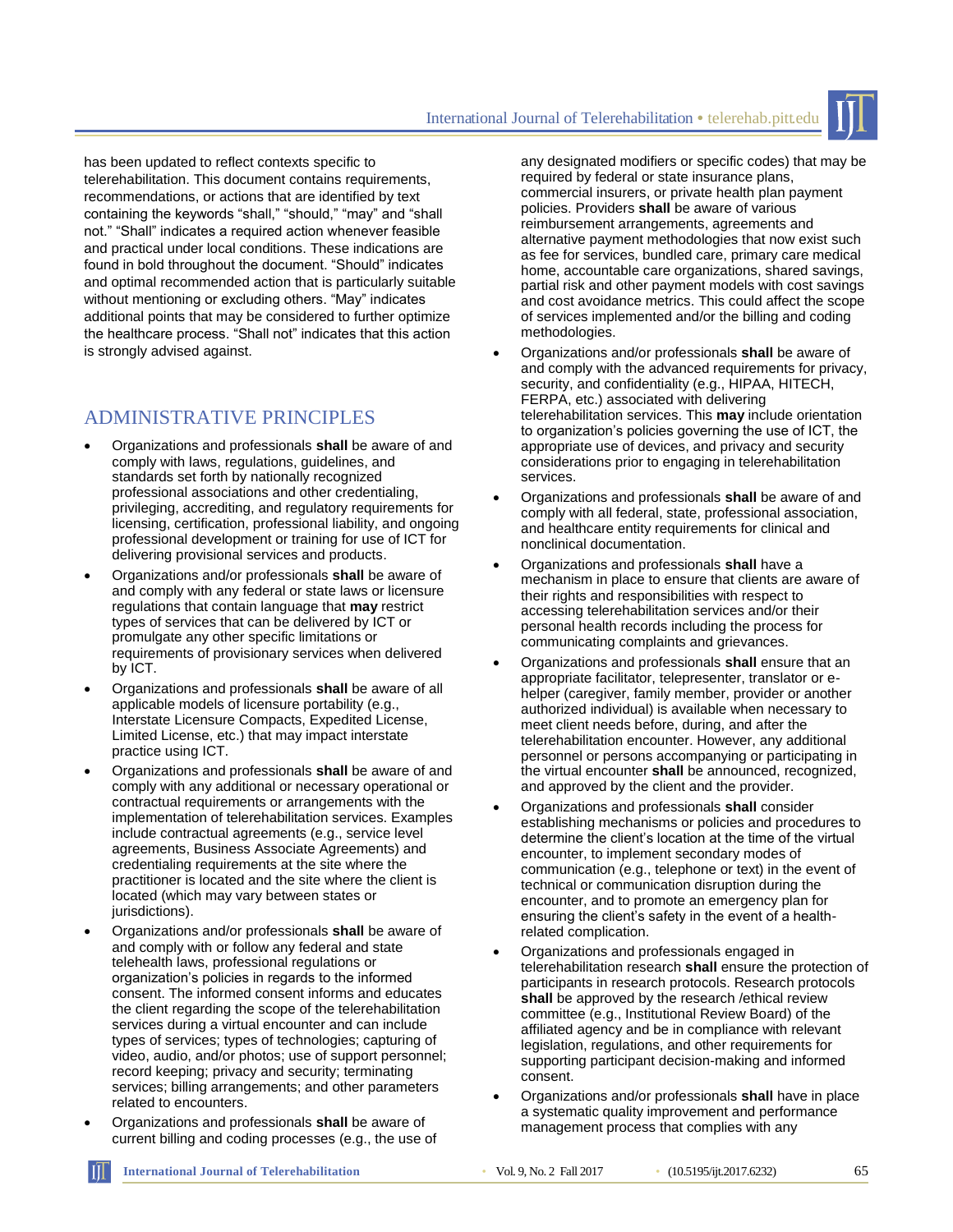organizational, regulatory, or accrediting requirements for outcomes management. The organization **should** review the telerehabilitation program on a periodic basis to identify risks, quality of service, and continued viability of the program. Assessment metrics **may**  include quality of equipment and connectivity, client and professional satisfaction with virtual encounters, clinical outcomes, appropriateness of the virtual encounter, review of clinical documentation quality (e.g., chart review/audit) and other performance and quality metrics.

 Organizations and professionals that engage in collaborative partnerships and/or vendor agreements **shall** be aware of applicable legal and regulatory requirements for appropriate written agreements such as, but not limited to, Memorandum of Understanding (MOU), Master Service Agreements (MSA) or contracts such as the Business Associate Agreement (BAA). The agreements **shall** be based on the scope and application of the telerehabilitation services offered and **shall** address the administrative, clinical, technical, ethical, and privacy requirements outlined in this document, as relevant, for all parties named.

## CLINICAL PRINCIPLES

- Professionals **shall** be aware of and comply with laws and regulations and **shall** integrate guidelines, and standards set forth by nationally recognized professional associations (e.g., American Speech-Language Hearing Association, American Physical Therapy Association, and American Occupational Therapy Association) and other credentialing, privileging, accrediting, and regulatory requirements for licensing, certification, professional liability, and ongoing professional development or training for use of ICT for delivering provisional services and products.
- Professionals **shall** be aware of and comply with all professional state board regulations and any guiding scope of practice policies.
- Professionals who use ICT hardware, software, or devices to deliver information or services should be trained in equipment and software operation and troubleshooting or readily have available the technology vendor or IT support to assist with technical difficulties. Providers should also know how to operate videoconferencing peripherals, such as data sharing tools, to incorporate and modify education, intervention, materials or accessories used during an encounter.
- Professionals performing telerehabilitation services whether synchronous (real-time interactive) or asynchronous (store-and-forward) **shall** consider the need to modify education or intervention materials, techniques, equipment, and/or the physical setting. Regardless of any modifications made, professionals **shall** deliver services in accordance with professional standards of care, copyright laws, and the principles of evidence-based practice.
- Professionals **shall** be aware of and comply with all federal, state and professional regulations and any additional healthcare entity requirements for clinical and non-clinical documentation, collection and storage of health data, health and/or medical record storage and management, and retrieval or sharing of client data or medical records to protect the client's personal health information in accordance with federal and state regulations (e.g., HIPAA, HITECH, FERPA).
- Professionals **shall** ensure that an appropriate facilitator, telepresenter, translator or e-helper (caregiver, family member, provider or another authorized individual) is available when necessary to meet client and provider needs before, during, and after the telerehabilitation encounter. However, any additional personnel or persons accompanying or participating in the virtual encounter **shall** be announced, recognized, and approved by the client and the provider.
- Professionals assume responsibility for ensuring the client's safety during telerehabilitation service encounters. If during the virtual encounter, the professional observes the client might be experiencing any medical symptoms, complications, or emergency, the virtual encounter **shall** be terminated and the client referred to an appropriate local healthcare provider or emergency services according to established policy and procedure.
- Professionals **shall** be aware of and comply with any applicable organizational or administrative telehealth guidelines impacting the delivery of telerehabilitation services.

## TECHNICAL PRINCIPLES

- Organizations and professionals **shall** comply with all relevant laws, regulations, and codes for technology and technical safety.
- Organizations and professionals **shall** ensure that equipment is safe and sufficient to support diagnostic and/or treatment needs and is functioning properly at the time of clinical encounters. This includes having available additional types of technologies or peripheral devices (e.g., measurement tools, sound meters, sensor technologies, etc.) that **may** be necessary to provide evaluations and interventions.
- Organizations and professionals **shall** have infection control policies and procedures in place for the use of telehealth equipment and peripherals that comply with organizational, and/or national, state and local regulatory requirements. In particular, mechanisms **shall** be in place for the cleaning/ sterilization of equipment for re-use by multiple clients.
- Organizations and professionals **shall** comply with federal and state regulations (e.g., HIPAA, HITECH, FERPA) for protection of client health information and to ensure the usage of privacy and security measures for protection of data and record storage, retrieval, and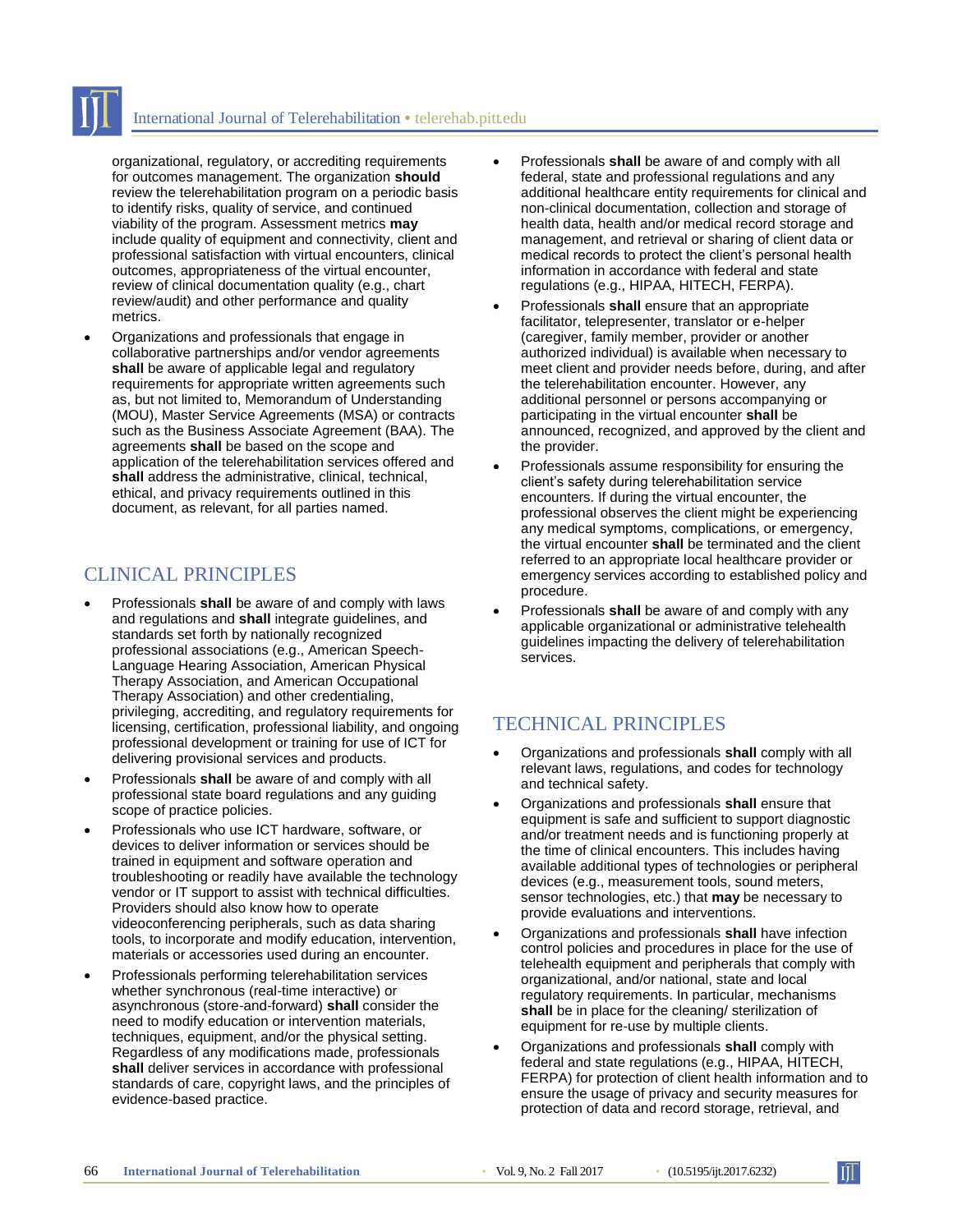transmission and to ensure physical security of ICT hardware, software, and devices. Methods for protection of privacy and security of health information **may** include the use of authentication and/or encryption technology, audit trails, and role based access control.

 Organizations and professionals **shall** have policies and strategies in place to address any modifications to the physical environment, hardware, software applications, and/or peripheral devices and should consider usability and accessibility factors of the client (e.g., fine/gross motor skill, behavioral aspects, cognition, speech, language, vision, and/or hearing) to promote quality services and outcomes.

## ETHICAL PRINCIPLES

- Organizations and professionals **shall** incorporate organizational values and ethics into policy and procedures related to telerehabilitation.
- Organizations and professionals **shall** be aware of and comply with any applicable laws, regulations, statutes, and/or telerehabilitation-related policies and adhere to professional codes of ethics.
- Organizations and/or professionals **shall** inform clients of their rights and responsibilities when receiving rehabilitation and habilitation services through telerehabilitation, including their right to refuse or discontinue services.
- Organizations and professionals **should** have in place a formal process for resolving ethical issues as well as policies that identify, eliminate, and reduce conflict of interest associated with the provision of telerehabilitation services.